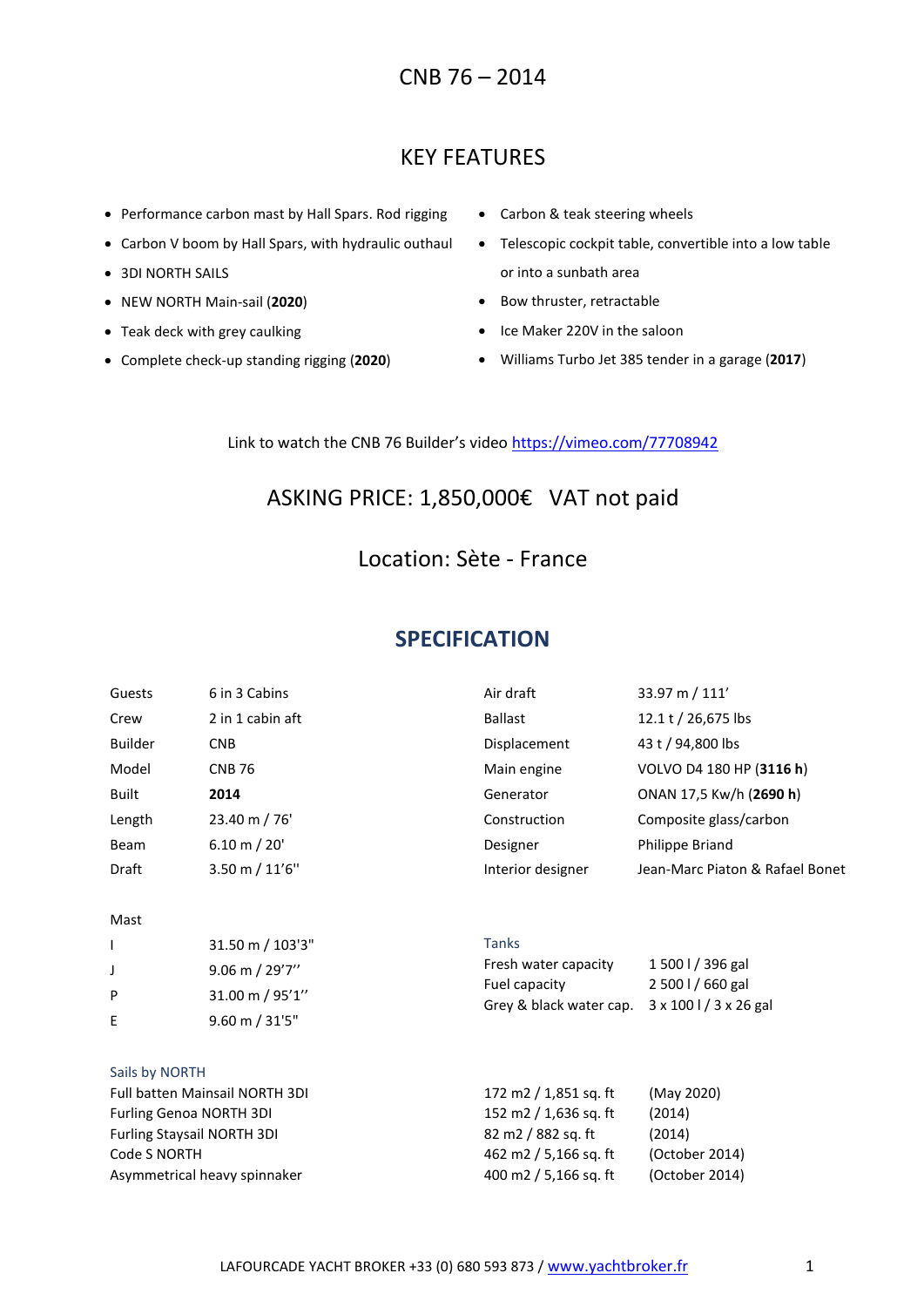# **CNB 76 - 2014 - OPTION LIST**

Sirocco ambiance: Honey coloured oak on bulkheads and floorboards

White gel coat hull

Teak deck with grey caulking

Saloon cushions in leather

Cockpit cushions, including helm seats cushions

Performance carbon mast by Hall Spars. Mast is 2 meters higher than std, Clear coat finish with visible carbon fibre, Rod rigging.

Carbon V boom by Hall Spars, with hydraulic outhaul

Asymmetrical spinnaker rigging with tack line, sheets, blocks and 1:1 halyard

Boom cover

Bimini top (with connection to sprayhood)

Cockpit covers

Covers for the wheels, the navigation panels, the cockpit winches, and the cockpit table. Garage white canvas screen.

Bow removable anchor protection.

2 x primary electric winches ST80 instead of manual (3 speeds)

2 x multi-function cockpit electric winches ST70 instead of manual (2 speeds)

Port winch at mast step (reefing lines) electric ST70 instead of manual (2 speeds)

3rd starboard winch at mast step (asymmetrical Spinnaker/Gennaker/Code 0) electric ST70 (3 speeds)

3rd speed on mainsail sheet winch

4th port winch at mast step (Spinnaker pole toping lift & gennaker furler control) manual ST70

Carbon & teak steering wheels "CNB Yachts by TCE"

Telescopic table in the cockpit. The table is mounted on two electric rams and can be converted into a low table, or into a sunbath area (mattress included)

Deck wash pump close to windlass (fresh & saltwater)

Deck wash outlet in cockpit (fresh water)

Removable and foldable carbon gangway 3,20m

120m anchor chain instead of 100m

Bow thruster, retractable, electric (with dedicated batteries bank) - Side Power

Additional engine (and thrusters) control on portside

Varifold folding propeller 4 blades

Additional 24V - 100Ah Battery Charger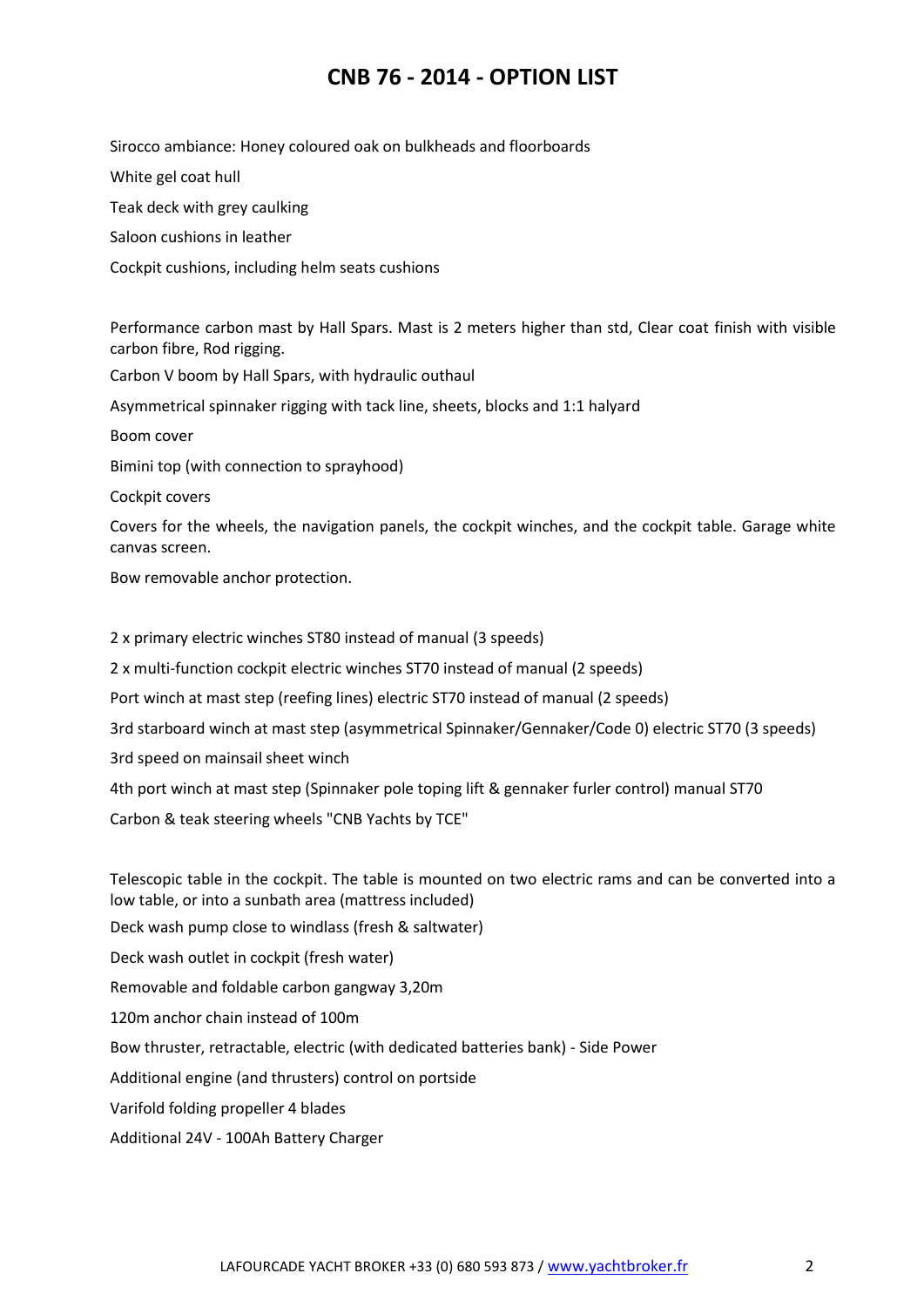Reverse cycle air conditioning in the saloon, the cabins, including the forepeak. The temperature of each room can be adjusted independently.

Additional fuel air heater system for extreme navigation condition

Water maker 220V Sea Recovery - Aquamatic 280 l/H

130L extra fridge in the galley

Laundry washer / dryer MIELE Marine 220V, 5 Kg integrated in the galley

Dishwasher MIELE Marine 220V integrated in the galley

Insinkerator in the galley sink

Lee boards for all beds

### **Audio and video equipment:**

• Yamaha audio integrated equipment in saloon & cockpit

### **Raymarine navigation Pack:**

- At chart table: one AXIOM XL 19 chart plotter, one p70s autopilot control unit.
- On each of the helm pods: one Axiom 9 Pro chart plotter, one I70 s multifunction display, one P70 S autopilot control unit
- Quantum 2 radar
- One AIS 700 (sender/receiver)
- One depth and speed transducer, one wind instrument transducer
- Calculator and gyrocompass,
- GPS
- Autopilot with wireless Smart controller
- Ray 90 VHF double handset with ASN
- AIS 650
- Volvo information on Raymarine screen
- TV / FM antenna from Omnimax

#### **Miscellaneous:**

- Fenders
- Mooring lines
- Tableware set
- Large spare parts for Engine, Generator and Water maker
- Bedding set
- Williams Turbo Jet 385 tender (2017)
- Bauer Junior 220 V diving compressor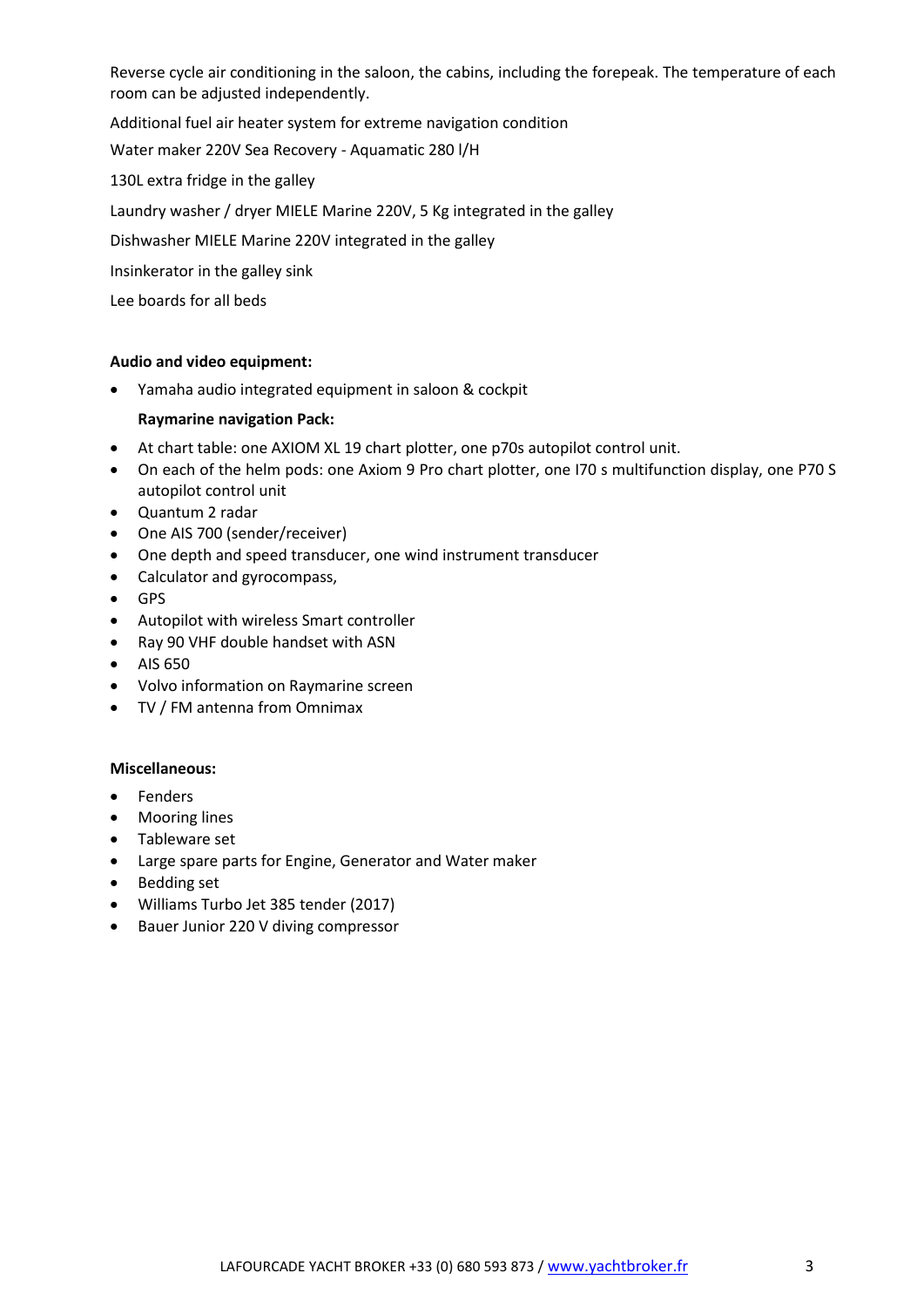# **PLANS**



CNB 76 - Nov. 2012 - Mention obligatoire / Mandatory credit: 3D Absolute 2001



CNB 76 - Nov. 2012 - Mention obligatoire / Mandatory credit: 3D Absolute 2001



CNB 76 - Nov. 2012 - Mention obligatoire / Mandatory credit: 3D Absolute 2001